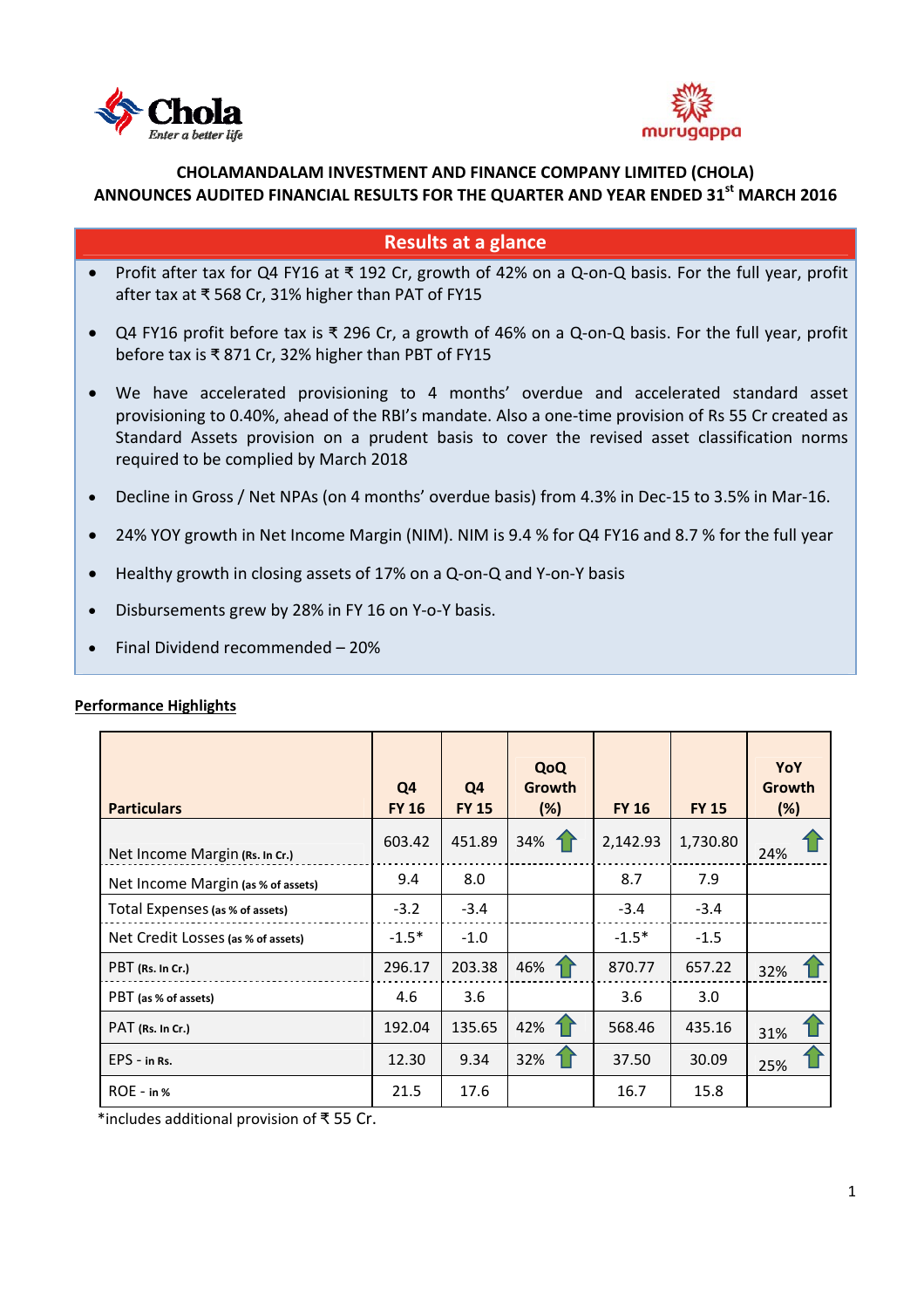



We disbursed ₹ 3,760 Cr in Q4 FY 16 in our Vehicle Finance business as against ₹ 2,564 Cr in Q4 FY15. With favourable revival of CV market coupled with our focussed approach and strengthening dealership networks, the VF division registered a disbursement growth of 32% on Y‐o‐Y basis and 47% as compared to the same quarter in the previous year. However, Home Equity disbursement grew by 16%, from ₹ 857 Cr in Q4 FY15 to ₹ 994 Cr in Q4 FY16 and grew by 14% on Y‐o‐Y basis. Chola's aggregate disbursements for the quarter were ₹ 4,941 Cr. as against ₹ 3,509 Cr. in Q4 of FY15.

Chola's Net Income Margin (NIM) was 9.4% for the quarter, compared to 8.0% in the same quarter last year. The NIM was strengthened by a healthy increase in interest income, reduction in cost of funds and substantial increase in Fee & Other Income. The NIM for FY16 was 8.7%, compared to 7.9% in FY15.

Chola has maintained expense to asset ratio at last year level due to increased productivity, inspite of increase in the asset book. It is at 3.4% for FY16 and 3.2% for Q4 of FY16.

Collections performance improved through the quarter resulting in roll‐forward rates in all buckets dropping consistently and an improved GNPA position. The GNPA is 3.53% (at 4 months' overdue) and NNPA is 2.13%.

Company has created an additional standard asset provision for Rs 54.80 Cr towards provisioning for 3 months overdue, to the extent, to be complied by March 2018 as per RBI guidelines.

Chola's PBT‐ROTA for FY16 improved to 3.6% as against 3.0% in FY15 after absorbing the above additional provision. While, the PAT‐ROTA for FY 16 is at 2.3% as against 2.0% in FY15.

#### **Capital Adequacy:**

The capital adequacy ratio (CAR) of the company was at 19.68% as against the regulatory requirement of 15%.

## **Dividend:**

The Board of Directors of Chola has recommended a Final Dividend on Equity shares at the rate of 20% being ₹ 2.00 per equity share of ₹10 each. Along with the Interim Dividend of 25% already paid in Feb 2016, the Total Equity Dividend paid for the year by the company will be at 45%.

#### **Subsidiaries Performance:**

The subsidiaries Cholamandalam Securities Limited (CSEC) and Cholamandalam Distribution Services Limited (CDSL) together made a profit before tax of ₹ 2.61 Cr in Q4, as against ₹ 1.27 Cr in the same quarter last year. On a full year basis, the subsidiaries made a PBT of ₹ 8.75 Cr. as against ₹ 9 Cr. in FY15. In Q4 of FY16, the Company has invested ₹ 8 Cr in White Data System India Private Limited (WDSI), thereby acquired a stake of 63%. WDSI has reported a net loss ₹ 0.54 Cr in its first year of operation, of which Chola's share is ₹ 0.06 Cr for the reporting period.

#### **Consolidated Results:**

The consolidated profit after tax for Q4 is ₹ 194 Cr. as against ₹ 137 Cr. in Q4 of FY15, registering a growth of 30%.